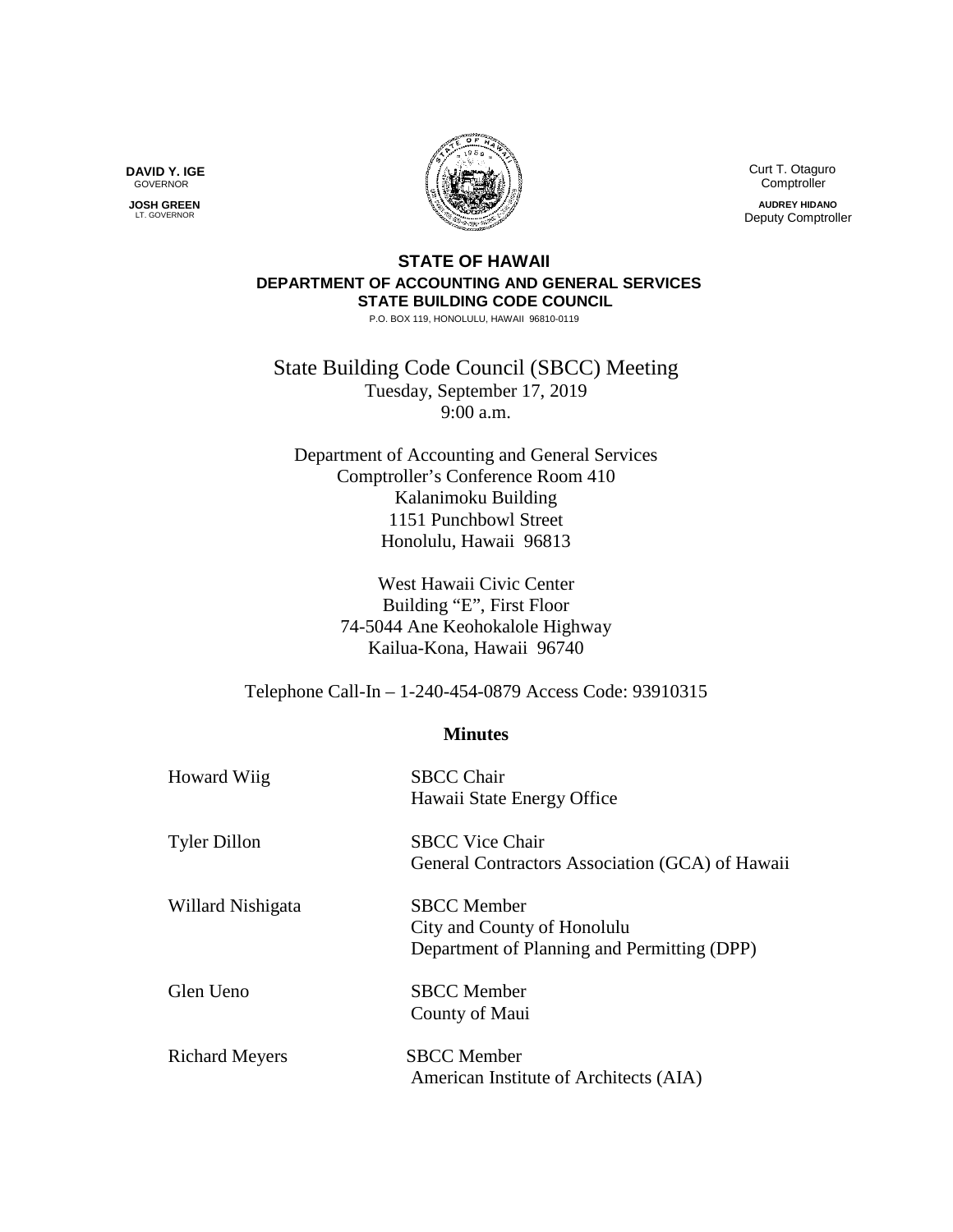State Building Code Council Minutes—September 17, 2019 Page 2 of 6

| Lloyd Rogers                | <b>SBCC</b> Member<br>State Fire Council (SFC)                                                 |
|-----------------------------|------------------------------------------------------------------------------------------------|
| Gregg Serikaku              | <b>SBCC</b> Member<br>Subcontractors Association of Hawaii                                     |
| Neal Tanaka (phone in)      | <b>SBCC</b> Member<br>Hawaii County Department of Public Works                                 |
| Douglas Haigh               | <b>SBCC</b> Member<br>County of Kauai                                                          |
| Dennis Mendoza              | <b>SBCC</b> Member<br>Department of Labor and Industrial Relations<br>Elevator Division (DLIR) |
| <b>Members Not Present:</b> |                                                                                                |
| Lyle Carden                 | <b>SBCC</b> Member<br><b>Structural Engineers Association of Hawaii</b><br>(SEAOH)             |
| <b>Other Attendees</b>      |                                                                                                |
| Mark Kennedy                | <b>Building Industry Association of Hawaii</b><br>Haseko Project Manager                       |
| Dwight Perkins (phone in)   | International Association of Plumbing and<br>Mechanical Officials (IAPMO)                      |
| <b>Steven Gangives</b>      | Architects Hawaii Limited (AHL) Design                                                         |
| Ryan Kobayashi              | Laborers Local 368                                                                             |
| Sehun Nakama                | Hawaii State Energy Office                                                                     |
| Kika Bukoski                | Plumbers and Fitters Local 675                                                                 |
| Gail Suzuki-Jones           | Hawaii State Energy Office                                                                     |
| <b>Tim Caires</b>           | Honolulu Fire Department (HFD)                                                                 |
| <b>Shawn Moseley</b>        | <b>AIA Trinity</b>                                                                             |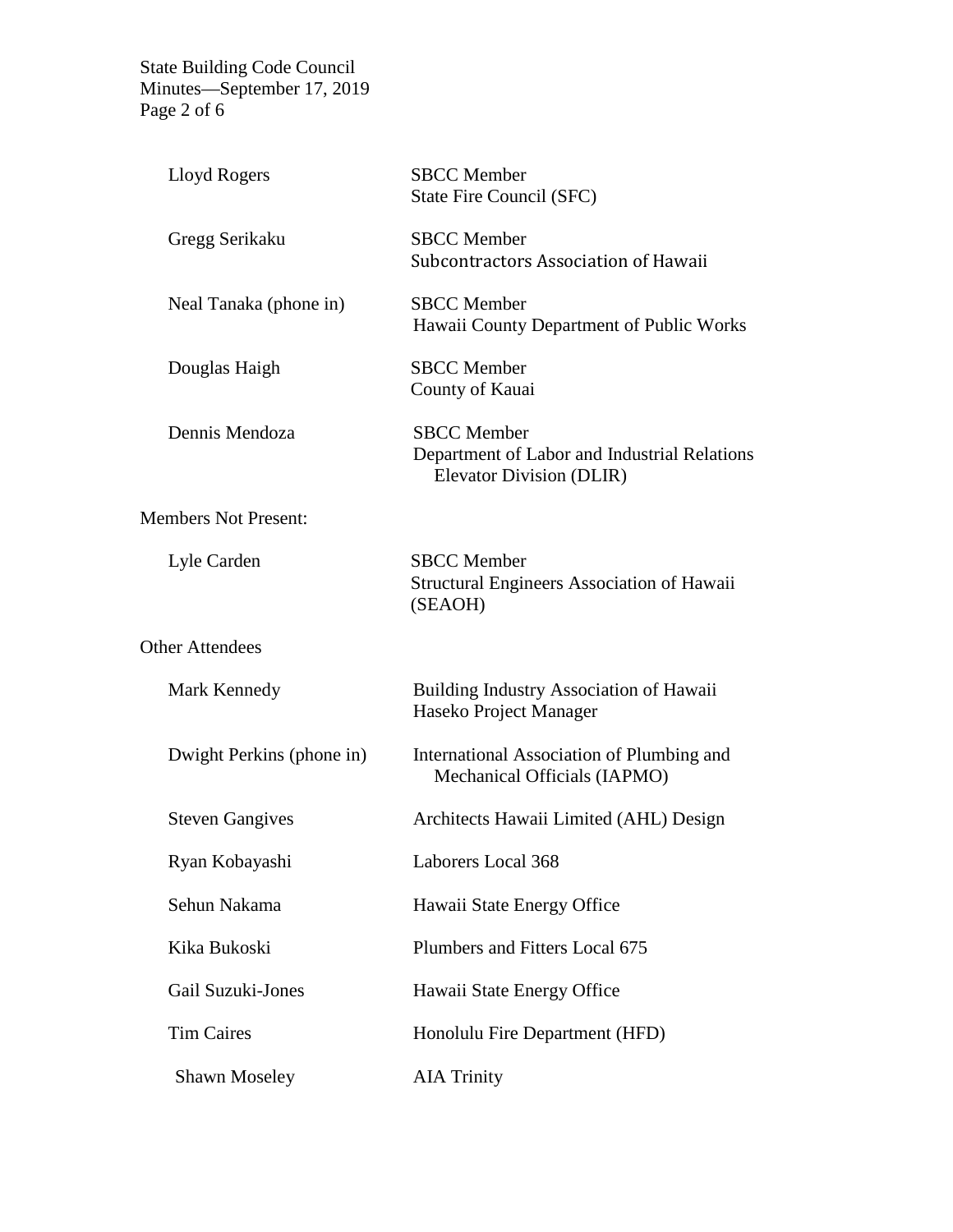State Building Code Council Minutes—September 17, 2019 Page 3 of 6

| Joy Kimura                  | Hawaii Laborers and Employers Cooperation and<br><b>Education Trust Fund (LECET)</b> |
|-----------------------------|--------------------------------------------------------------------------------------|
| Leanne Ogata                | Tileco Inc.                                                                          |
| Keith Kido                  | Tileco Inc.                                                                          |
| <b>Tyler Dos Santos-Tam</b> | Hawaii Construction Alliance                                                         |
| <b>Brandon</b> Lee          | Ulupono Initiative                                                                   |
| Travis Yara                 | Hawaii Electricians Training Fund                                                    |
| Robert Aquino               | Hawaii Electricians Training Fund                                                    |
| <b>Kraig Stevenson</b>      | International Code Council                                                           |

- 1. Call to Order: Chair called the meeting to order at 9:07 a.m.
- 2. Introductions and Public Comments
	- a. The American Institute of Architects of Hawaii will sponsor training on the energy code and resilience design at the University of Hawaii on September 23, 2019.
	- b. Members discussed the two-year timeline document for building code adoption.

**Motion:** Member Tanaka motioned to approve the current draft of the timeline. The motion was seconded by member Serikaku and unanimously approved.

- c. Member Tanaka discussed Hawaii County's attempt to adopt the International Energy Conservation Code 2015 edition and their corporation council believes their county cannot adopt codes that are stricter or less strict than the State Building Code, pursuant to Hawaii Revised Statutes (HRS) 46-1.5-13. Members discussed the issue and believes that HRS 107-28 allows each county to amend the State building codes to be more or less strict, as long as it not inconsistent with the State codes.
- 3. Review and approval of the minutes of the August 20, 2019.

**Motion:** Member Haigh motioned to approve the August 20, 2019 minutes. The motion was seconded by member Rogers and unanimously approved.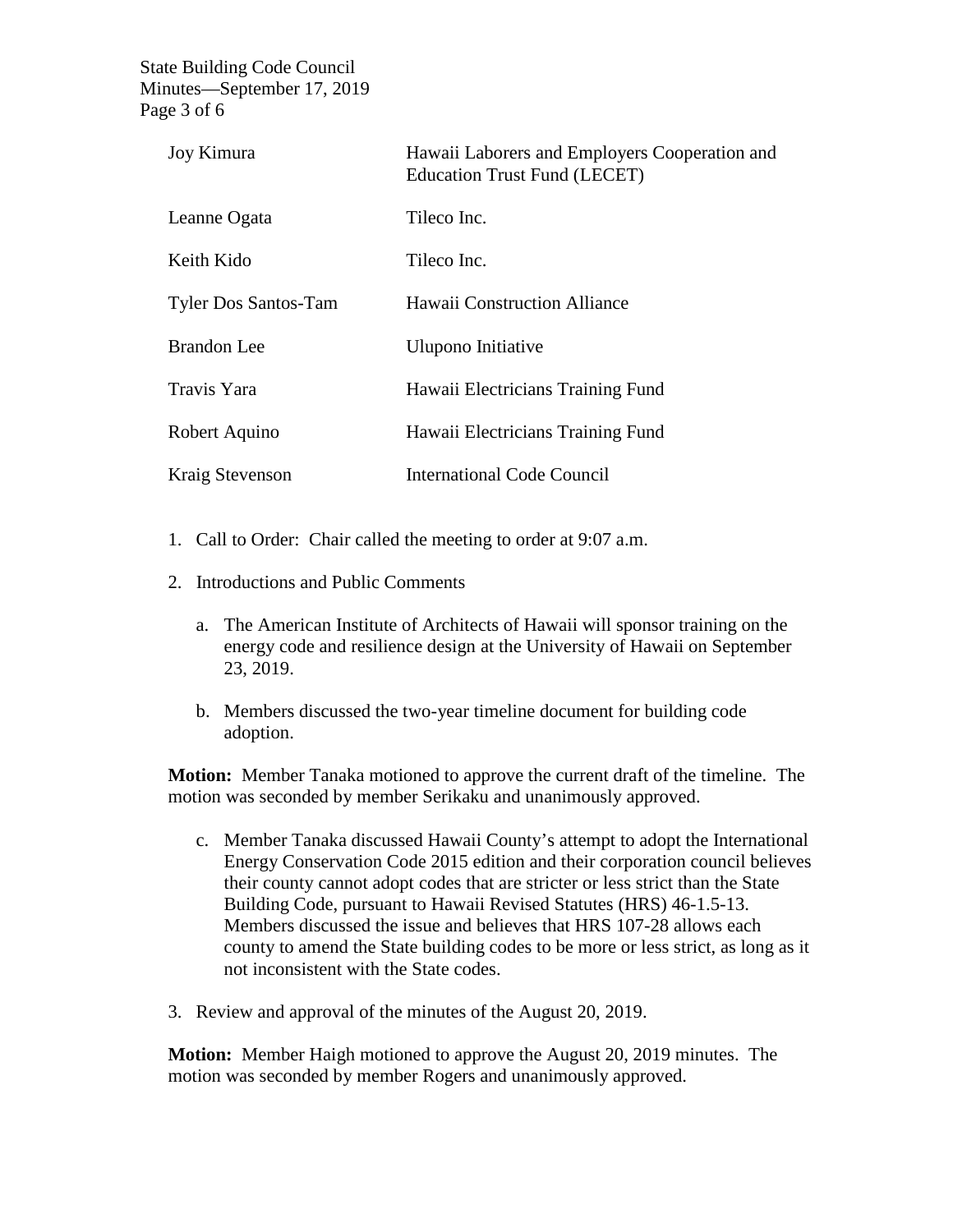4. Discussion of Administrative Coordination

Status of the Federal Emergency Management Agency Grant Procurement

There was no update.

- 5. Updates from the Investigative Committees:
	- a. Investigative committee for the Structural Provisions for the IBC and the IRC 2018 Editions

There was no update.

b. Investigative committee for the Non-Structural Provisions of the IBC and the IRC 2018 Editions

Member Meyer reported that a draft amendment package may be ready by November 2019

c. Investigative committee for the International Energy Conservation Code (IECC) 2018 Edition

Chair reported that the IECC 2018 edition will not have many amendments. The lighting efficiency has increased from 75 to 90% and the rough-in for electric vehicle charging stations are required in new construction.

d. Investigative committee for the Uniform Plumbing Code 2018 Edition

Member Serikaku reported that the committee met with stakeholders and drafted language after reviewing studies on the issue of cost savings. The IAPMO assisted with the amendment language and suggestions for justifications are being discussed. Some items considered were reduced sized piping due to current high efficiency fixtures and piping technology, a comparison of Appendix L and M, circuit and stack pipe sizing, and the sizing of sewer lines. They are attempting to have the amendment language avoid using proprietary language from another code publication.

**Motion:** Member Dillon motioned for the SBCC to seek guidance from the International Code Council on terms of a licensing agreement, should proprietary code language be used as amendments in the state code. The motion was seconded by member Serikaku and unanimously approved.

e. Investigative committee for the Green Code 2018 Edition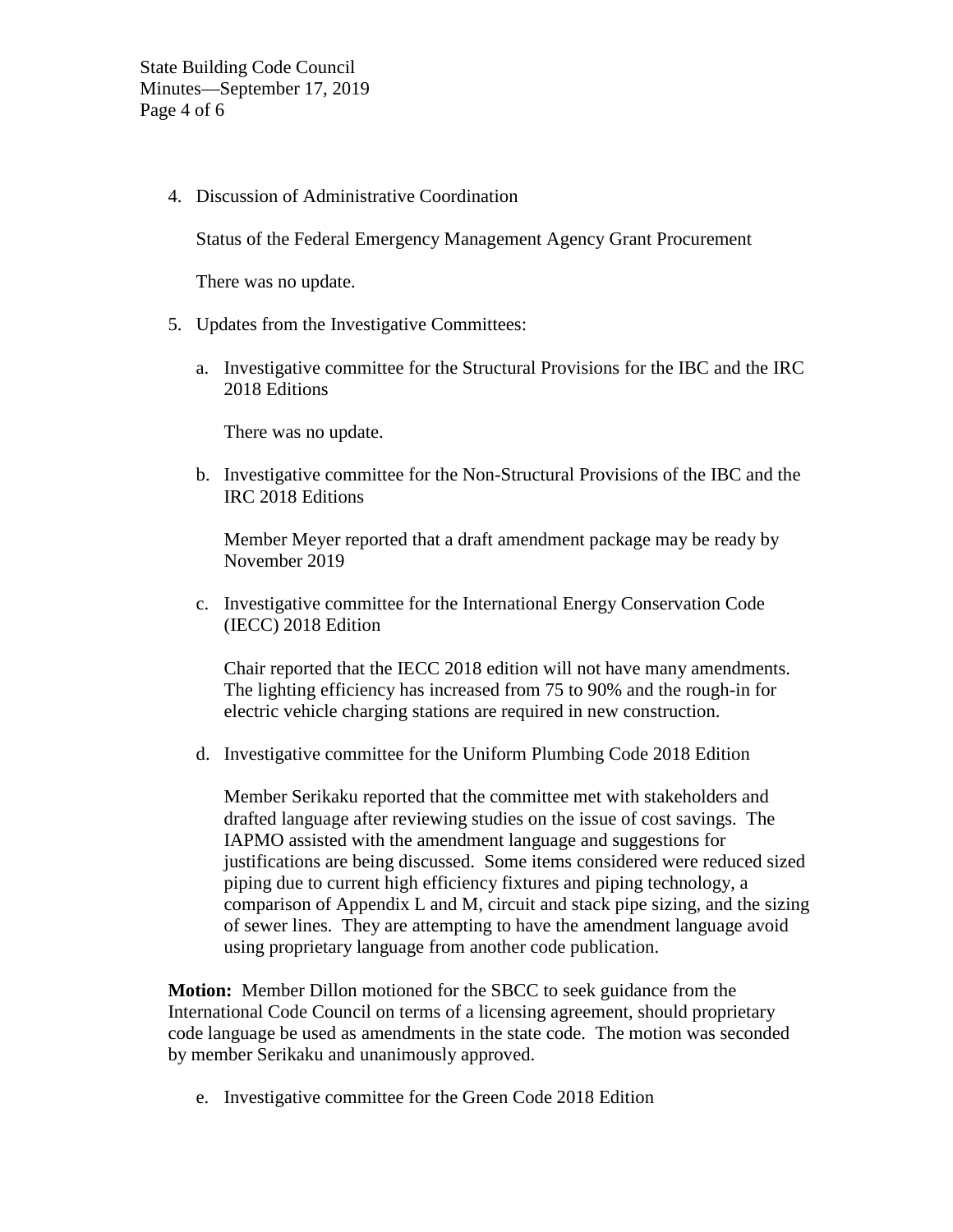State Building Code Council Minutes—September 17, 2019 Page 5 of 6

There was no update.

f. Investigative committee for the Mechanical Code

There was no update.

g. Investigative committee for the State Fire Code National Fire Protection Association 1 Fire Code 2018 Edition

Member Rogers reported that the proposed State Fire Code was approved by the Subcommittee of Building Officials in their meeting this morning. It will be brought before the full SBCC body for review and possible approval at the next meeting.

h. Investigative committee for the Energy Efficiency Code Coordination

There was no update.

i. Investigative committee for the State Elevator Code

The committee is still meeting with the fire departments on fire evacuation procedures.

j. Investigative committee for the Swimming Pool Code 2018 Edition

The committee finished its review and plans to incorporate the swimming pool code into the IBC. Their meetings included the Department of Health and the IAPMO. They also discovered that swimming pools are the number one cause of accidental deaths for children and plan to include fencing requirements for residential pools, and will revisit requirements for commercial pools.

k. Investigative committee for the International Existing Building Code 2018 Edition

Three meetings were held and the committee has completed up to Chapter five. There are many structural provisions for consideration.

l. Investigative committee for Boiler and Pressure Vessels There was no update.

6. Update on communication and training

There was no update.